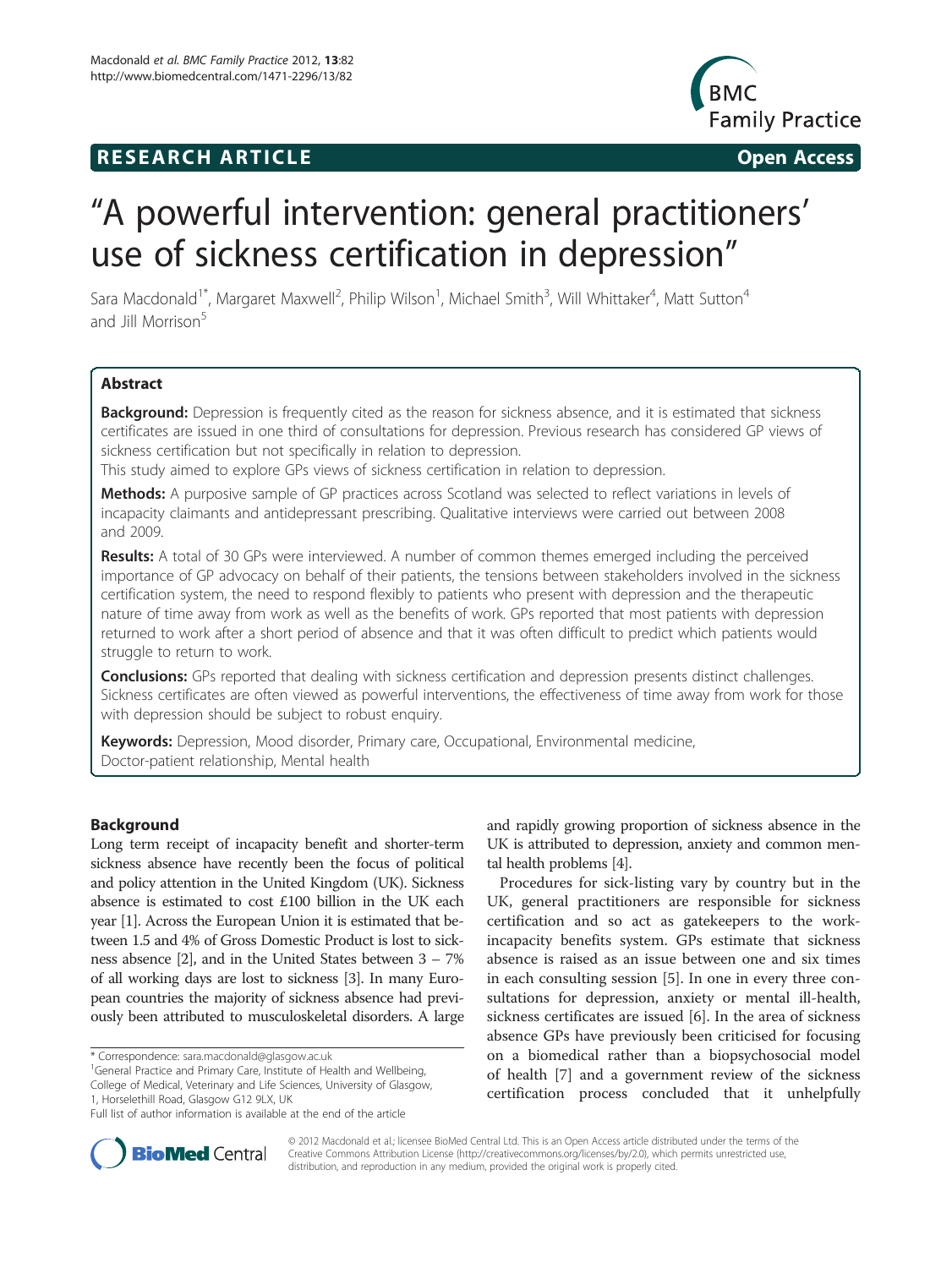"reflects an assumption that illness is incompatible with being in work."<sup>1</sup>.

Evidence that GPs hold this assumption is scarce, and rather than issuing sickness certificates 'unthinkingly', as some have suggested, research indicates that GPs experience quite different tensions [\[5](#page-7-0),[8-10\]](#page-8-0). Hussey and colleagues reported that GPs often found themselves to be unwilling intermediaries between the interests of the patient and the State, and they acknowledged that they were gatekeepers to a system they knew little about. Such tension perhaps explains why some GPs would support the removal of sickness certification from their remit<sup>8</sup> and a recent review by Dame Carol Black has proposed that GPs cease to be involved in judgements around longer term sickness absence [[1\]](#page-7-0).

As well as the acknowledged challenges GPs face in providing sickness certification, managing common mental health problems like depression and anxiety in primary care is complex [\[11](#page-8-0)]. Previous research on GP decision making in relation to referrals for depression/ anxiety have shown that both emotional responses and intellectual/clinical decision making processes are involved [[12\]](#page-8-0). Although previous studies have considered GP perceptions of the sickness certification system, none look specifically at sickness certification in relation to depression. We, therefore, conducted a qualitative study that aimed to explore the GPs role in managing depression and work incapacity. More specifically, we asked GPs to consider their decisions regarding sickness certification and depression, how such decisions are reached, and the subsequent process to return to work or longer term incapacity. We were also interested in the potential difference between GPs in practices with high and low incapacity claimant rates.

# Methods

# Sample

The aim was to recruit a purposive sample of 30 practices from across Scotland. The rationale for using this formal purposive approach was that while GPs could speculate on the characteristics of the population they served we sought a more definitive information about their practice population. Sampling was conducted using all general practices in Scotland, based on the proportion of incapacity claimants in the practice and rates of antidepressant prescribing. Data from Scottish Neighbourhood Statistics were used to calculate incapacity levels. The level of antidepressant prescribing using defined daily doses (DDDs), was used as a proxy measure for depression, and was calculated using data provided by Information and Statistics Division Scotland.

Ethical approval for the study was granted by the West Glasgow Ethics Committee in November 2007.

#### Qualitative interviews

A series of in-depth semi-structured qualitative interviews were carried out by one researcher (SM) during 2008 and 2009. GPs could opt to be interviewed by telephone if that was more convenient. A topic guide was devised to ensure that specific issues were covered in each interview but remained flexible enough to allow interviewees to introduce areas of interest to them. Questions in the topic guide reflected literature available as well as our previous work in this area [\[8,11](#page-8-0)]. Questions were refined by general practitioners in the research team (JM, PW) before being piloted with four general practitioners GPs. During interviews GPs were asked to discuss the decisions they make about sickness certifications when dealing with depressed patients, how short, medium and long-term absences are negotiated with patients, and the impact of depression on employment and work in the context of depressed patients' lives.

#### Analysis

Data analysis was inductive, continuous and began from the start of data collection. The analytical approach is based on the pragmatist view of grounded theory [\[13](#page-8-0)]. A number of a priori themes based both on the interview topic guide and previous research in the area informed the analytic process [[14\]](#page-8-0). These first broad themes centred on tensions inherent in the sickness certification system, managing depression and the function of work.

Transcripts were read by two of the research team (SM and MM) and familiarisation with the data permitted additional important themes to emerge. Following discussion, a more comprehensive coding frame was developed. The coding frame was systematically applied to the data using the QSR NVivo data-handling package to catalogue and manage interview data.

We then moved to a stage of making sense of salient concepts and processes, through constant comparison of cases and to develop an understanding of any deviant cases [[15\]](#page-8-0).

# Results

The data confirmed previous work in this field that described the struggle that GPs experience with sickness certification, most notably the threat to their advocacy role. Emergent theory from this study is that these tensions appeared to be magnified when dealing with depressed patients and exacerbated by their difficulty in determining whether work is a help or a hindrance and the positive (and negative) effects of work as well as the positive (and negative) effects of time away from work. It was clear that GPs found it difficult to predict how individual patients might cope with work while experiencing symptoms of depression and that multiple factors,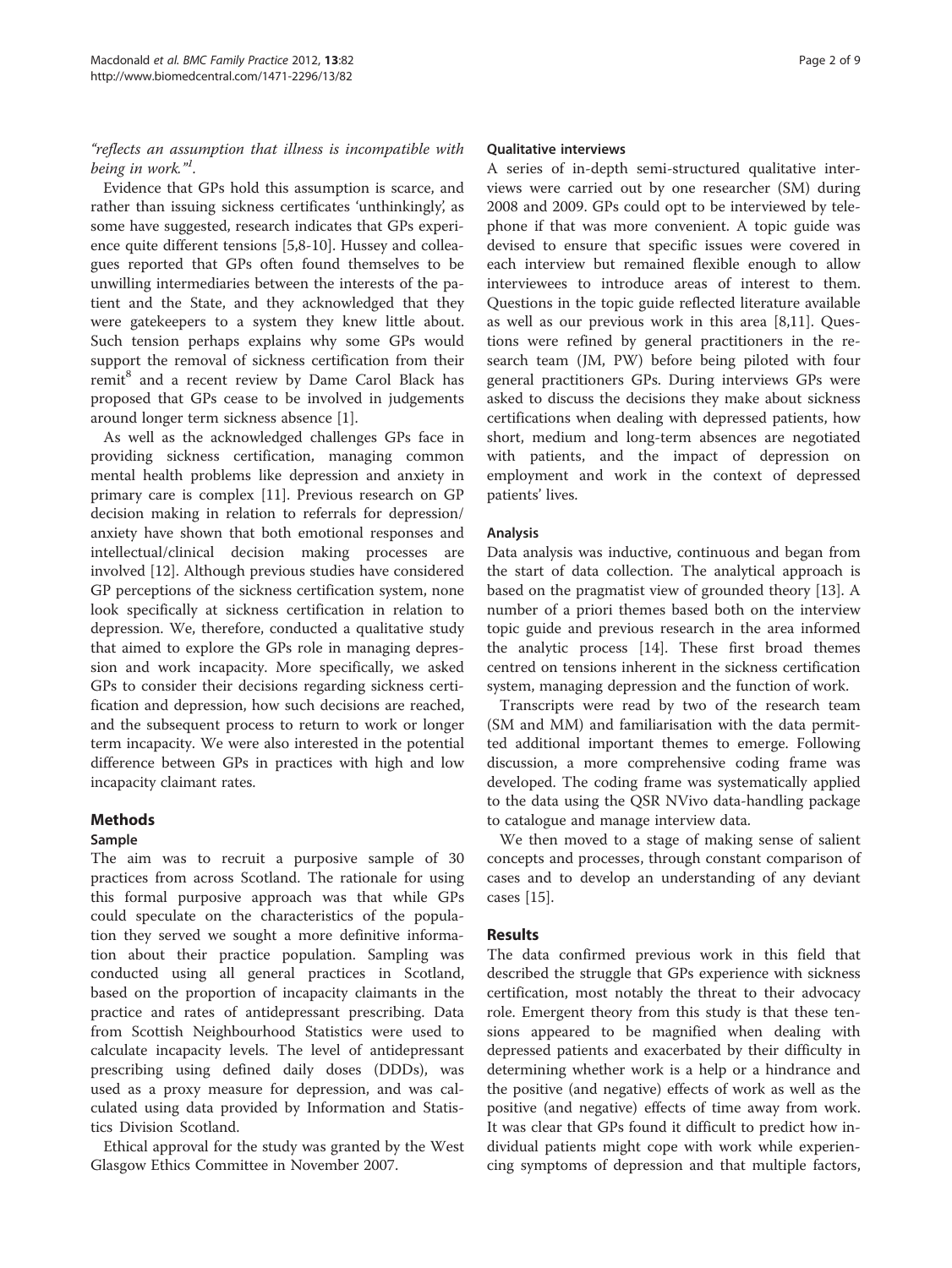#### <span id="page-2-0"></span>Table <sup>1</sup> Summary of practice details of gps interviewed

| Number of GPs interviewed whose practices are in each cell in the sampling frame |                   |                 |                    |                   |                     |           |                          |                 |
|----------------------------------------------------------------------------------|-------------------|-----------------|--------------------|-------------------|---------------------|-----------|--------------------------|-----------------|
| High Inc.*                                                                       | High Inc.         | High Inc.       | Medium Inc.        | Medium Inc.       | Medium Inc.         | Low Inc.  | Low Inc.                 | Low Inc.        |
| Low SPR**                                                                        | <b>Medium SPR</b> | <b>High SPR</b> | Low SPR            | <b>Medium SPR</b> | High SPR            | Low SPR   | <b>Medium SPR</b>        | <b>High SPR</b> |
|                                                                                  |                   |                 |                    |                   |                     |           |                          |                 |
| Practice size of GPs interviewed                                                 |                   |                 | Small 1-2 partners |                   | Medium 3-5 partners |           | Large 6 or more partners |                 |
|                                                                                  |                   |                 |                    |                   |                     |           |                          |                 |
| Average age of GPs in practices of GPs interviewed                               |                   |                 | $<$ 40             | 41-45             | 46-50               | $51 - 55$ | $56 - 60$                | >60             |
|                                                                                  |                   |                 |                    | 14                |                     |           |                          |                 |
| % of female partners in practices of GPs interviewed                             |                   |                 |                    | 1-49%             | 50%                 | 51-99%    | 100%                     |                 |
|                                                                                  |                   |                 |                    | 10                |                     |           |                          |                 |

\* High levels of incapacity in the practice from Scottish Neighbourhood statistics.

\*\*High standardised prescribing rate for antidepressants – used as <sup>a</sup> proxy for deprivation levels.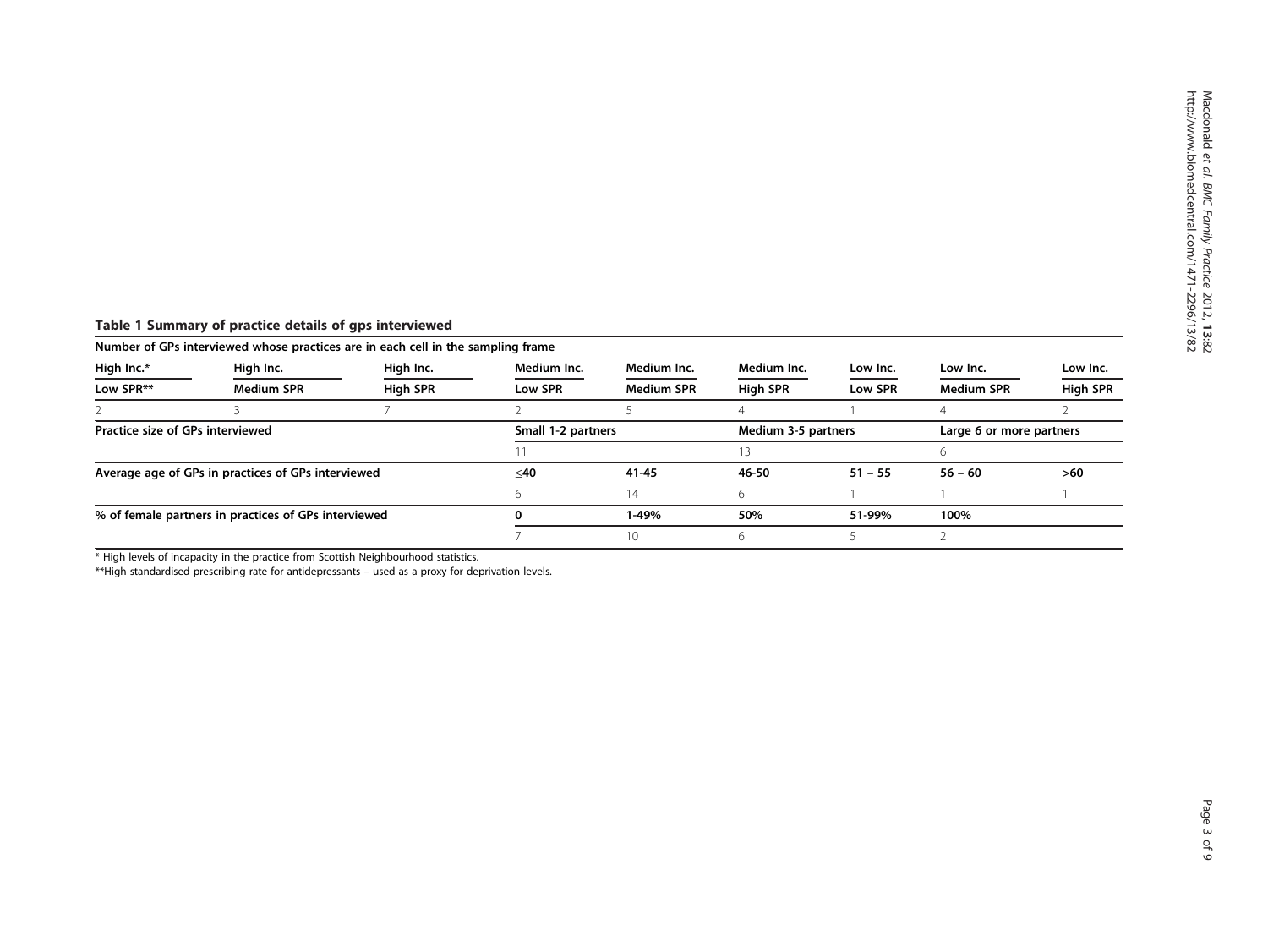many of them non-clinical, must be considered when deciding on the most beneficial course of action for patients. Sickness certificates therefore represented a powerful intervention for GPs, and as an intervention they also carried potential side effects.

#### Participants

Individual interviews were conducted with 30 (20 men and 10 women) general practitioners across Scotland [See Table [1\]](#page-2-0). Eight of the interviews were conducted on the telephone and the remainder were face-to-face, and lasted approximately one hour. Although we purposively sampled practices where there were differences in proportion of incapacity benefit claimants, we found that this did not impact on GP views or self reported behaviour in relation to decisions around sickness certification and depression.

#### Advocacy and gate keeping: an inherent tension

Throughout the interviews GPs acknowledged that by virtue of their gate keeping role, everyday decisions about sickness certification have potentially far-reaching consequences that affected not only the patient but also families, employers and ultimately society. Feeling at odds with at least one, if not several, of these often competing constituencies was common. Work, though universally regarded as therapeutic in the right circumstances, could also be the source of illness and GPs had to offset the benefits with potentially harmful effects of presenteeism<sup>a</sup>.

Forcing somebody to go back to work who isn't healthy enough is not the right thing, it's a bad thing, in a same way taking medication that is not the appropriate medication is a bad thing (GP27)

The need to be mindful of the impact that symptoms of depression may have on work, to be empathic about patients' feelings of being stigmatised, and to appreciate that patients' difficulties may originate in the workplace was emphasised by GPs. Often these are areas where GPs feel that there is a particular need to provide additional support to their patients.

The arbitrary nature of the assessments patients undergo in order to qualify for benefits was commented on, and specifically in relation to mental health, and this reinforced the need for GPs to do what they could for patients within such a bureaucratic system

Where do you draw the line....., someone somewhere decided 8 points or 10 points...you get incapacity or you don't? ...or mental health ...a big group of people, all of them did have a degree of mental health problems - but there was a spectrum of illness and

someone arbitrarily decides you get incapacity benefit or you don't.(GP21)

All GPs talked of the centrality of patient advocacy in their remit. In this context advocacy referred to being aligned with the patient as well as acting on instruction from the patient (as opposed to 'advocacy' in acute mental health settings where professionals are often seen as the antithesis of providing a voice for the patient). There was some variation in the extent to which GPs negotiated with patients about sickness certification but GPs felt bound by their advocacy role, which many conceded could give rise to internal conflict, as the following extracts demonstrate:

GPs are patients' advocates and something comes in front of you and you have got a 50 / 50 choice whether you give a sick line or not. As an advocate they [the GP] can do as they want because you are not their employer, and I'm sure there are some times I'm doing the right thing for the patient but not the right thing for the workforce or society, or possibly the patient. But they [patients] want it [sick line] and despite discussion they'll get it, and having that place in society where the doctor moniker, using that status to decide whether someone is fit for work or not is not always a medical decision and is sometimes quite clear, if someone breaks a leg give them an 8 week line [certificate], that's not a problem, you know ....(GP24)

The role of 'gatekeeper' within the sickness certification system is a less ambiguous task in the presence of physical ill health than it is for mental health problems. In the following extract the GP raises the tension between patient advocacy, the therapeutic nature of work and how this might threaten the GP patient relationship

Obviously, one, as a GP is constrained by this advocacy role that they are the patients advocate as well so that... but certainly I've spend many, many hours arguing with people that really the best idea for them is to continue in work or whatever rather than for them to, because it will only enhance their sense of depression if they then flunk out of a job if they are holding a job or whatever but obviously there have been people who have stomped out of here and left our surgery for good because I've refused to give them a line. (GP18)

Often patients are dealing with an array of complex and associated problems. Patients' home lives may be worrisome; they may have caring responsibilities or have relationship difficulties with partners and/or children. It is this elaborate and individual picture that led GPs to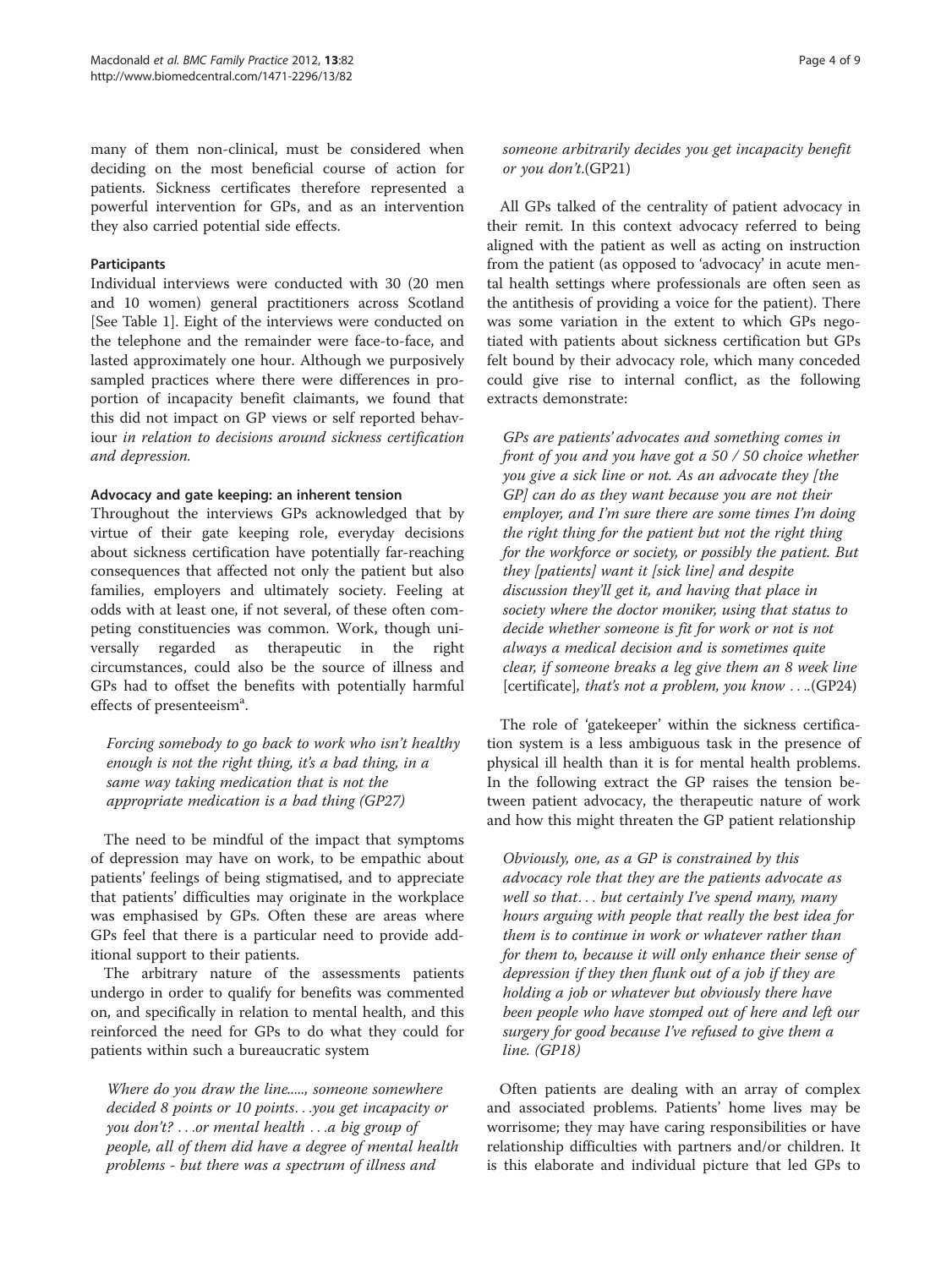report that patients respond to, and cope with, symptoms in different ways and the impact, therefore, of depression on work is frequently unpredictable:

There are so many factors in even a straight forward thing that to take even something like depression is just, it's just impossible because some people will work through it and some people will take two weeks off or three weeks off and take anti-depressants and they will kick in and it will function fine and some people will never ever work again but you can't, it's really hard to pick them out. (GP 11)

For GPs this complexity is at odds within a sickness certification system that demands a more simple judgement.

#### The therapeutic potential of time off work

Many GPs felt reluctant to describe a typical pattern of sickness absence for patients but as the following extracts demonstrate GPs were unequivocal about some presentations:

well there is a group of people who have got major mental health problems who are just unemployable due to that and waken up in the morning and getting through that day is enough of a challenge, it just the concept of having to go to work just isn't an option and the majority of them, there is obviously a small percentage of them who've got psychosis or schizophrenia but the majority have got major personality disorders, severe anxiety, severe agoraphobia, mainly due to their upbringing where they were beaten up, abused, parents where alcoholics or whatever, they have got self esteem issues and they just haven't got the capacity to develop normal relationships with people in the work place. There is a huge group of them who I would suggest are unemployable and they are not resistant they are just unemployable. (GP14)

People with true and straightforward depression are straightforward and work sometimes, gap time from work is sometimes worthwhile mainly because their concentration and their poor state in other things is actually making it difficult for them to function. I think if you have a straightforward depression it is usually quite obvious that a short gap and I that's what patients feel as well but I think the big problem with depression is the complex things that people often have as associated problems you know.(GP15)

GPs reported that most do take some time off work and return fairly quickly. GPs were characteristically

supportive of patients having a short time away from work to provide some much needed 'breathing space'. Indeed most GPs thought it necessary to provide some short respite early on in the patients' illness:

"Work is something that you can actually put into a lay-by for a fortnight or a month until you get going on medication and start to feel a wee bit more confident that you can and are able to manage. It's quite a reasonable thing, I think time away often helps people to stay in jobs, take time off for a wee while and get them back quickly." (GP2)

GPs generally thought it reasonable for patients to take some time off, and this was often attributed to the latency before antidepressant medicines became effective. Implicit in the discussions was that for the majority of patients this approach was helpful in reducing the overall burden of sickness:

Generally they get back to where they were, the problem is dealt with. They are on an antidepressant, they go for counselling or both and eventually go back to work. If they are off work, they are off for a couple of weeks, a month or six weeks but they go back to work, they don't stay off. I could think of less than a handful that are off for prolonged period (GP21)

GPs perceived an increasing trend towards patients presenting with 'work-related' stress. Such difficulties ranged from bullying and harassment to simply being unable to cope with increased demands and pressure at work. Where patients' problems stemmed from a problem at work, some GPs felt that sickness certification served an important function: they offer a catalyst for patients to discuss challenging aspects of their work with employers or superiors. In the following extract one GP describes how he explains this:

I say "How do you want me to write this? This can cause problems, or may cause an issue which might be good, might be bad. It might be good because it will highlight to senior management or the personnel department that your immediate boss is causing problems." I offer it to them and say this may have implications. Some say no and some say "Yes brilliant, I want it to come to light' (GP14)

The type of work was important. Certain types of employment may be more prone to absence, particularly in low paid and un-skilled sectors:

We have a large employer here, I can't give you the name, which is a call centre and clearly it is a very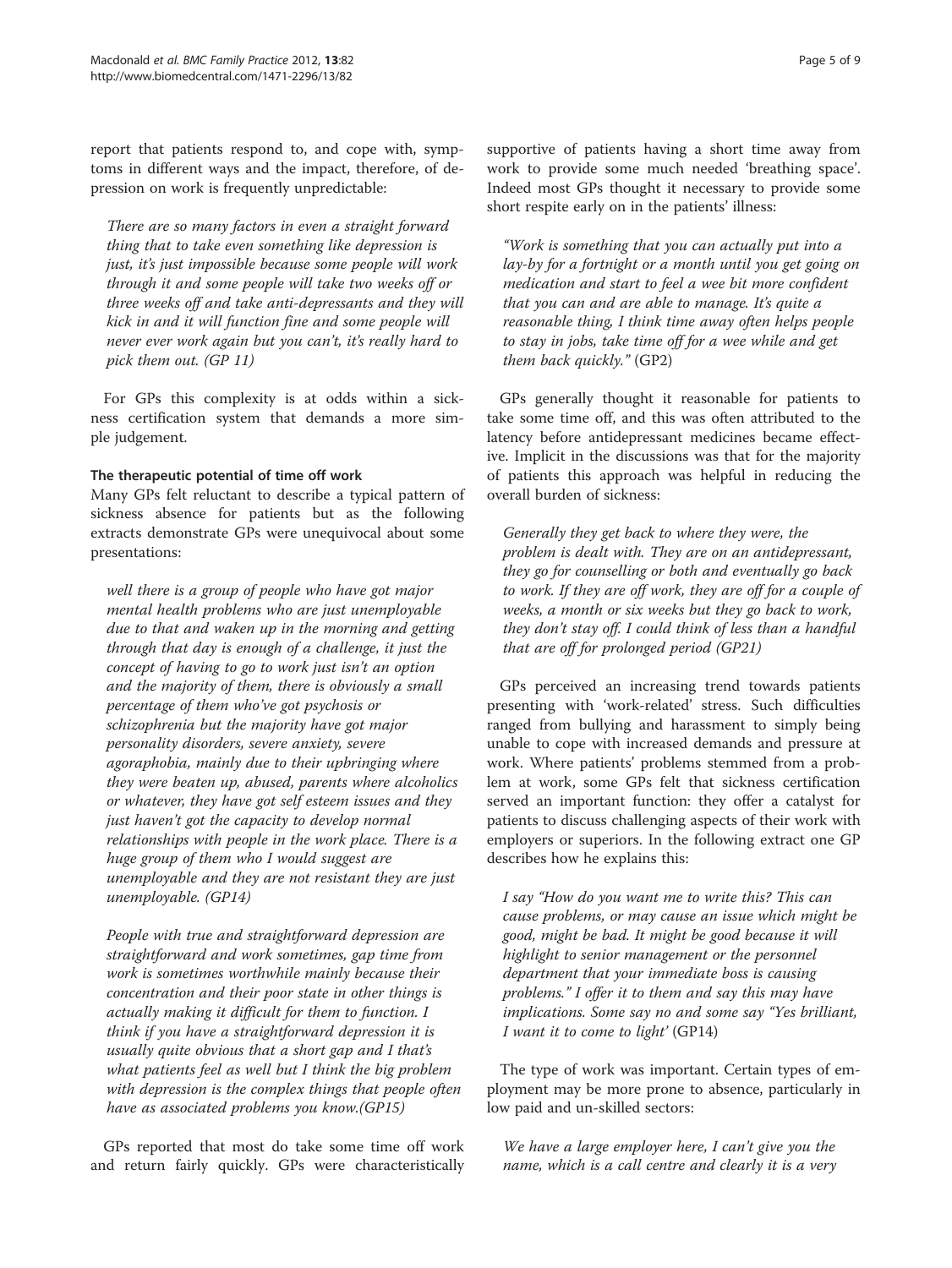difficult place to work, it is a boring frustrating job with lots of sickness and a lot of long term sickness and, we've seen in the last few months ... they have obviously had to address this issue at their company and they brought in some external divisional health experts who are doing things like full medicals, motivational interviewing, financial rewards, offering flexible return packages and it seems to be working very well. (GP 25)

Experiencing mental health problems also impacts on patient help seeking behaviour. With depression, patients may have been experiencing symptoms for some time but attempted to maintain normality, and 'hold work together'. GPs described how patient recognition of their loss of ability to cope with work, or 'struggling at work', often provides the trigger for help-seeking:

One of the reasons is, because they are not actually coping at work and that is ....very distressing and  $[$ they say $]$  "Well that's the reason why I came" and maybe things have been going on at home for ages but when it's finally affecting their work then they decide that you know they need to come  $\ldots$  (GP16)

GPs also talked about patients being reluctant to take time off work because they do not want to burden colleagues' workloads, Yet, patients may reach a tippingpoint where it becomes more difficult to sustain work and fairly quickly work becomes an additional pressure. In such situations GPs rationalised that impaired cognitive function may lead to impaired performance at work, which in turn exacerbates feelings of worthlessness and guilt, both common symptoms of depression. There was therefore, a therapeutic imperative to recommending time off work.

# The therapeutic potential of work

Chronic depression often precludes people from getting back into gainful employment, which is unfortunate because the work environment in its own right can be one thing that is likely to stimulate people into normality". (GP8)

GPs were certain about the advantages of work, a position reiterated in all interviews. Indeed, the structure, routine and purpose that employment gives patients was thought especially relevant for those with depression. Work could provide an escape from problems at home and generally promote self-confidence and well being:

I don't think it needs a reminder because I have seen what work can do for people in both ways, good and

bad. If I feel that the patient will benefit from getting an occupation and more or less getting a normal life, something regular, something to get up for in the morning, then I would be the first person to encourage that. (GP1)

However, as the GP above states, work can be both 'good and bad'. What emerged from the GP interviews was that notwithstanding the benefits of work, remaining in work could be detrimental for some patients. A number of factors must be taken into consideration when judging what is best for individual patients. These include the type of job, the patient's home situation, relationship with employers, provision for occupational health input from employers.

# Sickness certificates: a powerful intervention

Dealing with the sickness certification system and depression may pose several challenges for GPs, including the testing of their advocacy role and achieving the appropriate balance between the positive and negative impact of work on a depressed patient's illness. What emerged from the interviews was that the sickness certificate is regarded as a powerful intervention, and one which is important in the portfolio of tools available to them. One GP reflects that this is not always sufficiently recognised by colleagues

I think it should be the case that a sick line is a generally well considered thoughtful bit of medical intervention and I don't think it is at the moment. It is a very useful bit of therapy, it can be enormously helpful to people to know that their doctor is of the view that they are unable to work. It can be an enormous relief for some people and can be part of the therapy of their condition, it's a powerful tool. It's as powerful I think as prescribing. (GP25)

The symbolic importance of the sickness certificate in the doctor patient relationship for this GP is clear. Yet such a powerful intervention might also have adverse effects. GPs stressed the need for the careful thought when sanctioning time away from work because there were also potentially counter-therapeutic, and even side effects associated with sickness certificates.

Often a patient with depression will also have anxiety ....sometimes there is the option of prescribing a shortterm benzodiazepine. I don't mind doing that occasionally but the side-effects are dreadful. And I believe that a MED 3 [sickness certificate] is the same as for the [drug] category, that it really is a very powerful intervention which produces a very quick turn-around and makes the patient feel better, quickly,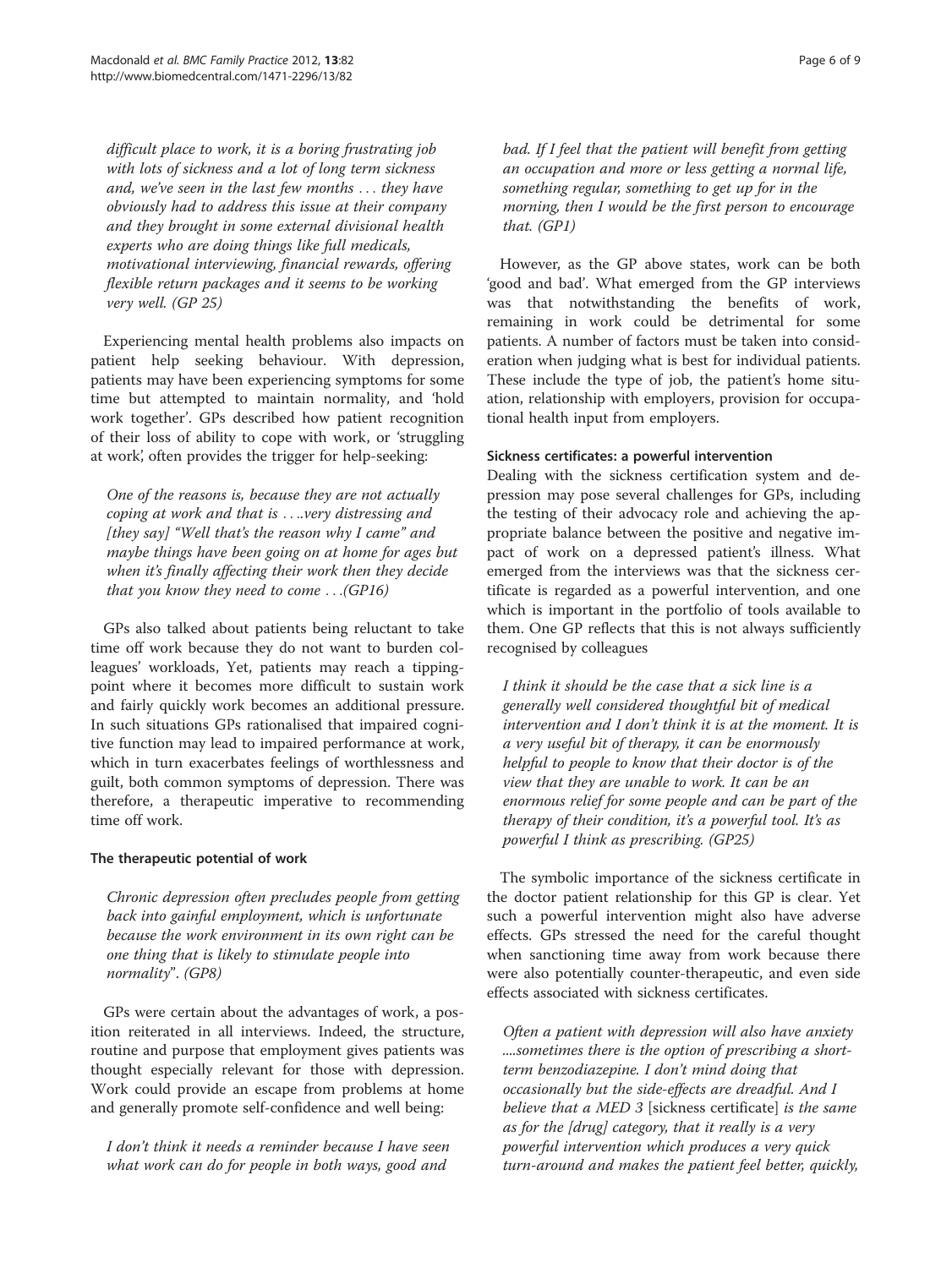takes the pressure off them. But then the downside is that they could, as with benzodiazepines, in the same way that they become very addicted to them very easily. So my thinking is really along those lines, that a person can become addicted to sick-lines. (GP26).

It is for these reasons that GPs use of sickness certification, and long term sickness certification, is a carefully considered process for individual patients, taking account of their lives, whether their ability to cope at work is compromised, the types of work they do and how this affects their well-being, and the potential risks and benefits of individual and multiple sickness certificates.

# **Discussion**

# Summary of main findings

Sickness certification in the realm of depression generates a distinct set of problems and concerns for GPs. The perceived tensions inherent in the system were outlined by GPs and foremost amongst them was their need to align themselves with patients, often referred to as advocacy. Most GPs saw this as their primary objective. This role takes on particular resonance for patients with depression. GPs must establish, in negotiation with the depressed patient, what role work assumes in their illness experience and how work features in the planned management of depression. For patients with severe illness, work was thought to conflict with the process of recovery. However the therapeutic benefits of work for the majority of depressed patients were emphasised, but equally, GPs saw benefits in a a short time away from work for some patients but the length of absence was key. GPs and patients therefore had to reach a balance between the remedial and the more harmful impact of work. Decisions around sickness certification and the certificates themselves represent therapeutic interventions from GPs when managing depression. No obvious differences were found in GP views in areas with high or low levels of incapacity claimants, nor were there any apparent differences between male and female GPs. There was consistent agreement about the role of the GP as advocate, the need to be flexible in response to patients, the use of a certificate as an important intervention.

Our work suggests that the sickness certificate is among the powerful "medicines" available to the general practitioner. Balint's depictions of symbolic transactions in relation to prescribing [\[16](#page-8-0)] focused attention on deeper aspects of the doctor patient relationship [[17\]](#page-8-0). Our finding that advocacy and the preservation of their relationship with patients are uppermost in GPs' minds complements an extensive literature on doctor patient relationships. Chew-Graham and colleagues have found that the competing demands of the consultation can be challenging for GPs, who often must sacrifice their best judgement in the interests of maintaining the doctor patient relationship. Others have discussed the necessity of making the consultation and outcome 'tolerable' [\[18](#page-8-0)]. There is no doubt that emotional responses are also at play for GPs both in the conflict they sometimes experience and in the subsequent decisions they make [\[12](#page-8-0)]. Negotiations around sickness certificates can facilitate good patient/clinician engagement which is needed if depression is to be managed effectively. GPs and patients require a shared understanding and an agreement on the rationale for next steps and often a sickness certificate is a crucial intervention in this process. Indeed, sickness certificates act as a symbol of the therapeutic qualities of engagement, empathy and support. In placing such emphasis on the therapeutic nature of sickness certificates for depression, GPs may find it difficult to deny their patients a much-valued intervention.

# Comparison with existing literature

Depression is common in general practice and a common reason for work absence [[4\]](#page-7-0). Although previous research has considered GPs views on sickness absence, little work has looked specifically at their perspectives on the management of the twin burdens of sickness absence and depression. Much of the existing evidence suggests that sickness certification is an area of conflict for GPs, and one that they find challenging for many reasons [[8](#page-8-0),[9](#page-8-0),[19](#page-8-0),[20](#page-8-0)]. Previous research has shown that the system is largely patient led but that GPs tend to adopt either fixed or flexible approaches to sickness certification [[8](#page-8-0)]. We found that most GPs adopted a flexible approach to sickness certification for depression because the illness often demands greater negotiation between the GP and the patient. Hussey and colleagues [[8\]](#page-8-0) illustrated that the flexible approach could be 'stressful', and throughout the interviews GPs describe tensions and conflict. While GPs in this study acknowledged that, though work is therapeutic and beneficial for health, the type of work is important. Butterworth et al's [[21](#page-8-0)] interrogation of Australian data found that although the mental health of unemployed respondents was poorer than that of those in work, it was better than those whose jobs were judged to have low 'psychosocial quality'. Continuing to work must, therefore, sometimes be balanced against patient recovery particularly if the workplace is the origin of the stress. Our findings are at odds with those of Farrel et al. [\[7](#page-8-0)] who reported that employment advisors believed that GPs simply did not accept the therapeutic benefits of work. By contrast, GPs in this study frequently stressed the potentially undeniable therapeutic gain for depressed patients who remain in work. But crucially work was seen to be sometimes harmful. GPs interviewed felt that patients were now more likely to report problems at work or work place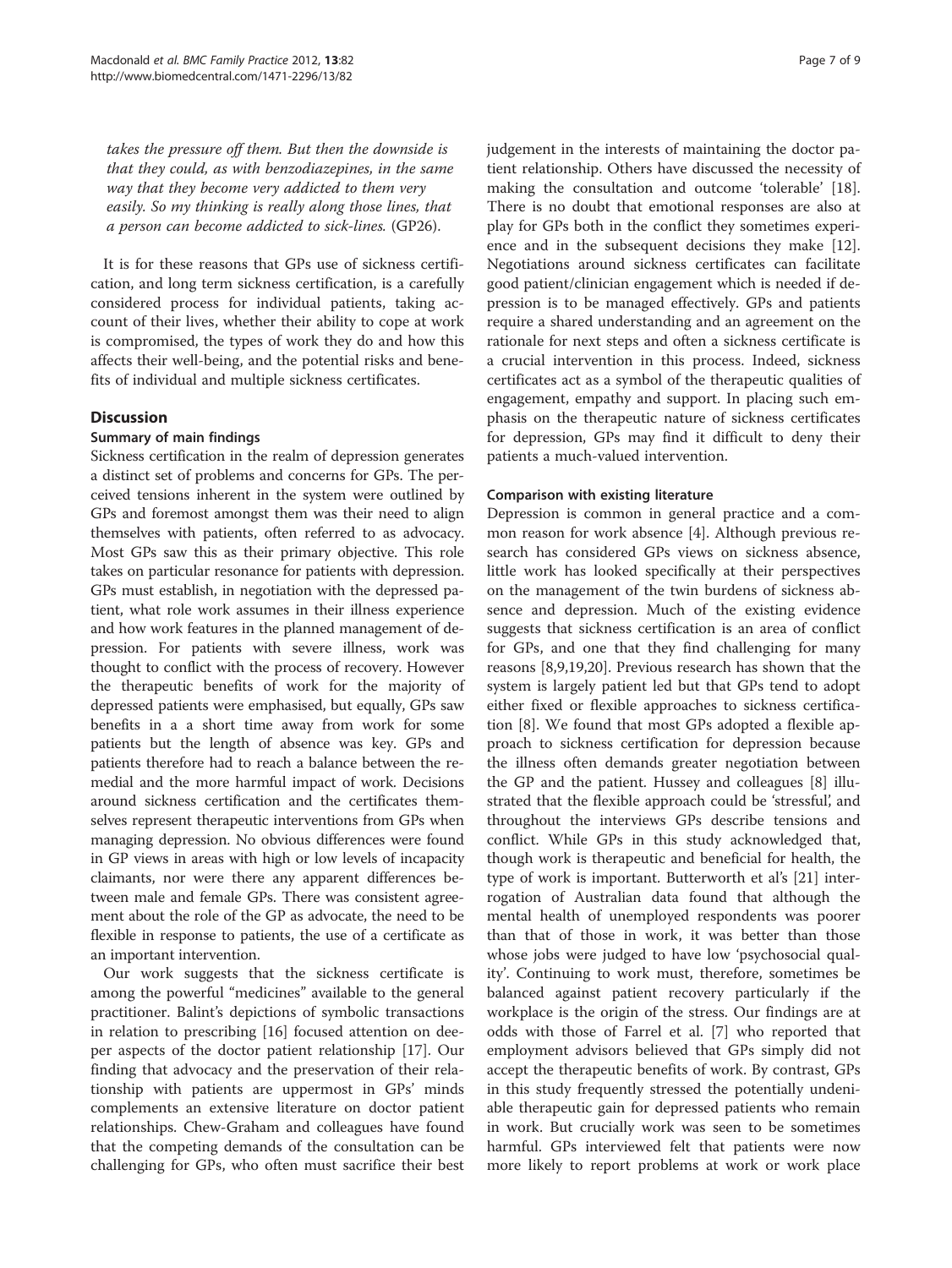<span id="page-7-0"></span>stress. Although there is some evidence that workplace stress has increased since the 1990s [[22\]](#page-8-0) the evidence for this trend is inconsistent [\[23](#page-8-0)]. Related to this are problems exacerbated by presenteeism [\[24\]](#page-8-0), something which GPs in this study were aware could cause difficulties in the long term for patients and employers. As well as occupational issues, other patient factors are also important. Buist-Bowman and colleagues [\[25\]](#page-8-0) looked specifically at depression and return to work across six European countries and concluded that around threequarters of all patients return to work quickly and are most likely to do so if they have initiated treatment more promptly and taken the first-line antidepressant at the recommended doses. This confirms, as GPs in this study suggested, that patients with an array of complex problems are less likely to return to work.

#### Strengths & limitations

Although both depression and sickness certification makes up a significant part of the GP workload, little is known about GP attitudes to the sickness certification system in relation to depression. This study sought to address this gap. GPs were asked to share their views about sickness certification and work generally, rather than focus on decisions regarding individual patients, which allowed a more candid discussion but we do not know if these self reported attitudes reflect their actual behaviour. Equally this may have resulted in a tendency to over-generalisation. The sampling frame ensured that views of GPs working in areas where there were both high and low levels of incapacity benefit claimants were obtained. However, ultimately GP's agree (or not) to participate and it may be that those with strong views about sickness certification were more likely to volunteer. This may explain the homogeneity of views. Alternatively, it may be that GPs hold similar views and experiences in relation to sickness absence and depression regardless of the numbers of patients involved.

# Conclusions

Recent policy drives in the UK to reduce sicknessrelated absence and worklessness have focused on functionality and work capability. Explicit in this is the assumption that many of those absent from work or in receipt of benefit are able to perform some kind of work or meaningful activity. However, this also assumes that those that are absent from work are a homogenous group. As a recent review showed, interventions that treat all work absentees the same, irrespective of length of time away from work or the reason for absence are less likely to be successful [\[26](#page-8-0)]. Our study shows that GPs are committed to the therapeutic nature of work, but they are also committed to a flexible approach. Most are equally supportive of short periods away from work

in the belief that this may promote recovery and ultimately reduces overall sickness absence. Sickness certification behaviour in relation to depression is seen by GPs as an important intervention that is potentially therapeutic in its own right. The utility of time away from work as a management tool requires more robust investigation and is especially pertinent following the introduction of the new Statement of Fitness for work or "Fit Note" where the emphasis is on functional ability rather than illness –related impairment [[27,28](#page-8-0)].

#### **Endnotes**

<sup>a</sup>Presenteeism refers to employees who come to work in spite of illness but their presence does not necessarily constitute productivity and may also be detrimental to the workplace.

#### Abbreviations

GP: General Practitioner.

#### Competing interests

The authors declare that they have no competing interests.

#### Authors contribution

All of the authors conceived of the study, and participated in its design. SM and MM carried out the data analysis. SM, MM, PW, MS and JM helped to draft the manuscript. All authors read and approved the final manuscript.

#### Acknowledgements

The authors would like to thank all general practitioners who agreed to be interviewed. We would also like to thank Michere Beaumont for transcription.

The study was funded by the Chief Scientist Office, Scottish Executive Health Department, Scottish Government.

#### Author details

<sup>1</sup>General Practice and Primary Care, Institute of Health and Wellbeing, College of Medical, Veterinary and Life Sciences, University of Glasgow, 1, Horselethill Road, Glasgow G12 9LX, UK. <sup>2</sup>Mental Health, Nursing Midwifery and AHP Research Unit, University of Stirling, Stirling FK9 4LA, UK. <sup>3</sup>Institute of Health and Wellbeing, College of Medical, Veterinary and Life Sciences, University of Glasgow, Gartnavel Royal Hospital, 1055 Great Western Road, Glasgow G12 0XH, UK. <sup>4</sup>Health Economics, Health Sciences Research Group, School of Community Based Medicine, University of Manchester, Jean McFarlane Building, Oxford Road, Manchester M13 9PL, UK. <sup>5</sup>General Practice and Primary Care, Institute of Health and Wellbeing, College of Medical, Veterinary and Life Sciences, University of Glasgow, 1, Horselethill Road, Glasgow G12 9LX, UK.

#### Received: 26 March 2012 Accepted: 1 August 2012 Published: 9 August 2012

#### References

- Black C: Working for a healthier tomorrow. London: TSO; 2008.
- 2. Livanos & Zangelidis: Sickness absence: a pan European Study.: MPRA; 2010. available on line at [http://mpra.ub.uni-muenchen.de/22627/.](http://mpra.ub.uni-muenchen.de/22627/)
- 3. Vahtera J, Kivimaki M: Reducing sickness absence in occupational settings. Occup Environ Med 2008, 65:219–220.
- 4. Shiels C, Gabbay M, Ford FM: Patient factors associated with duration of certified sickness absence and transition to long-term incapacity. Br J Gen Pract 2004, 54:86–91.
- 5. Mowlam A, Lewis J: GPs' Management of Patients' Sickness Absence from Work. London: Department for Work and Pensions; 2005.
- 6. Mallen C, Wynne-Jones G, Dunn KM: Sickness certification for mental health problems: an analysis of a general practice consultation database. Prim Health Care Res Dev 2011, 12:179–182.